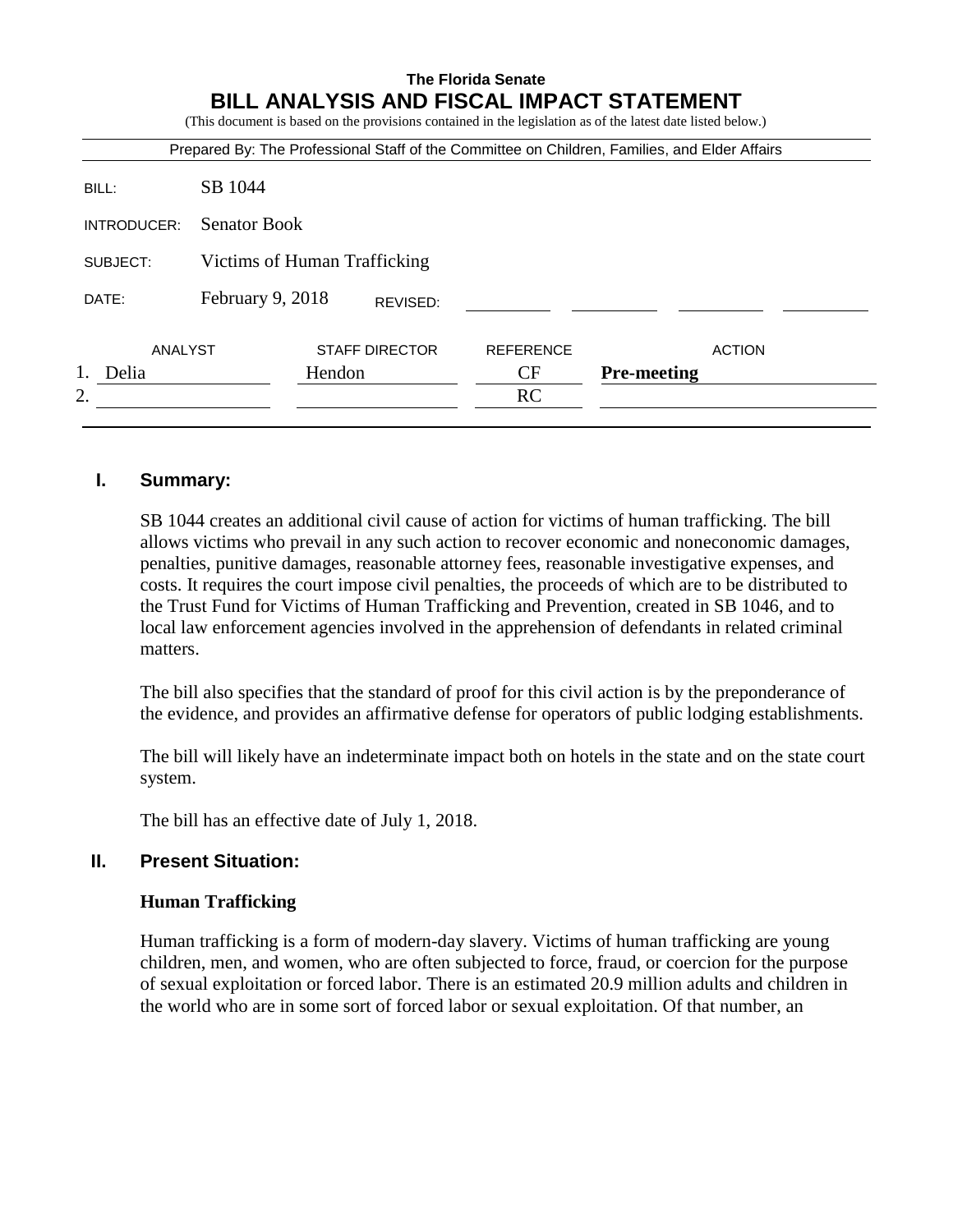estimated 26 percent of them are children, and in 2010, it was estimated that as many as 300,000 children in the United States were at risk for exploitation each year.<sup>1</sup>

Section 787.06, F.S., is Florida's human trafficking statute and defines "human trafficking" as the "transporting, soliciting, recruiting, harboring, providing, enticing, maintaining, or obtaining of another person for the purpose of exploitation of that person." The statute contains a variety of provisions prohibiting persons from knowingly engaging in human trafficking by using labor or services or through commercial sexual activity.<sup>2</sup>

## **Civil Cause of Action**

Victims of human trafficking have a civil cause of action against a person who:

- With criminal intent, has:
	- o Received any proceeds derived, directly or indirectly, from a pattern of criminal activity; or
	- o Through the collection of an unlawful debt to use or invest, whether directly or indirectly, any part of such proceeds, or the proceeds derived from the investment or use thereof, in the acquisition of any title to, or any right, interest, or equity in, real property or in the establishment or operation of any enterprise.
- Through a pattern of criminal activity or through the collection of an unlawful debt, has acquired or maintained, directly or indirectly, any interest in or control of any enterprise or real property.
- Was employed by or associated with, any enterprise to conduct or participate, directly or indirectly, in such enterprise through a pattern of criminal activity or the collection of an unlawful debt.
- Has conspired or endeavored to violate any of the actions listed above.<sup>3</sup>

The civil cause of action allows for threefold the actual damages sustained. The victim is entitled to minimum damages of \$200 and reasonable attorney's fees and court costs. Section 772.104(3), F.S., prohibits punitive damages from being awarded. The standard of proof for the civil cause of action is clear and convincing evidence.<sup>4</sup>

The statute of limitations for the civil cause of action is 5 years after the conduct constituting a violation of one of the above stated provisions. The statute of limitations is suspended during prosecution for the criminal activity or criminal conduct, which is the basis for the civil action and for two years after its conclusion.<sup>5</sup>

 $\overline{a}$ 

<sup>1</sup> U.S. Department of Justice, Office of Justice Programs, *OJP Fact Sheet*, *Fast Facts,* (December 2011) available at [http://ojp.gov/newsroom/factsheets/ojpfs\\_humantrafficking.html](http://ojp.gov/newsroom/factsheets/ojpfs_humantrafficking.html) (last visited February 8, 2018). Polaris, *Human Trafficking: The Facts*, 2016, available at *https://polarisproject.org/facts* (last visited February 8, 2018).

<sup>2</sup> *See* ss. 787.06(3) and (4), F.S.

<sup>3</sup> Section 772.103, F.S.

<sup>4</sup> Section 772.104, F.S.

<sup>5</sup> Section 772.17, F.S.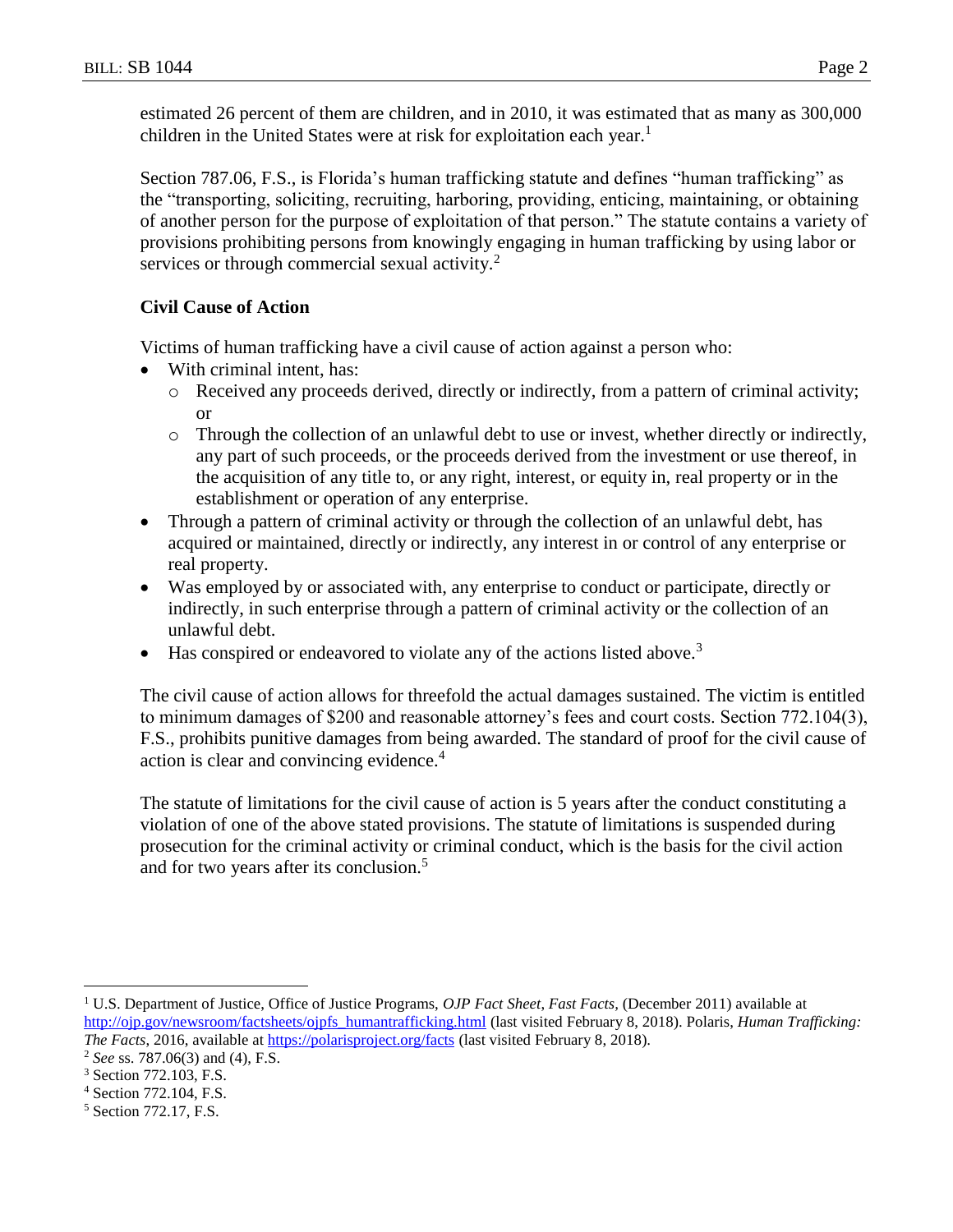#### **III. Effect of Proposed Changes:**

**Section 1** provides that this act may be cited as the "Civil Action for Victims of Human Trafficking and Prevention of Human Trafficking Act."

**Section 2** creates s. 787.061, F.S., which provides an additional civil cause of action for victims of human trafficking to bring against the trafficker or facilitator of human trafficking who victimized them and allows the victims to recover damages. The Legislature finds that, to achieve the state's goals relating to human trafficking set forth in s. 787.06(1)(d), F.S., it is necessary to provide a civil cause of action for the recovery of compensatory and punitive damages.

The bill defines the following terms:

- "Facilitator" means a person who knowingly, or in willful blindness, assists or provides goods or services to a trafficker, which assist or enable the trafficker to carry out human trafficking. The term does not include a person who facilitates human trafficking as a result of force, threat, or coercion.
- "Human trafficking" has the same meaning as provided in s. 787.06, F.S.
- "Trafficker" means any person who knowingly engages in human trafficking, attempts to engage in human trafficking, or benefits financially by receiving anything of value from participation in a venture that has subjected a person to human trafficking.
- "Trust fund" refers to the Trust Fund for Victims of Human Trafficking and Prevention proposed in SB 1046.
- "Venture" means any group of two or more individuals associated in fact, whether or not a legal entity.
- "Victim of human trafficking" means a person subjected to coercion, as defined in s. 787.06, F.S., for the purpose of being used in human trafficking, a child under 18 years of age subjected to human trafficking, or an individual subjected to human trafficking as defined by federal law.
- "Willful blindness" occurs when a person has knowledge of information that would raise suspicions in a reasonable person and he or she deliberately refrains from obtaining confirmation of or acting on the information because he or she wants to remain in ignorance, such that knowledge of the fact avoided can reasonably and fairly be imputed to the person who avoided confirming it.

The bill allows a victim to bring a civil action against the trafficker or facilitator of human trafficking who victimized the victim. An action may be brought in any court of competent jurisdiction and the standard of proof is preponderance of the evidence. The court has specific authority to consolidate civil actions for the same trafficker or facilitator for the purpose of case resolution and aggregate jurisdiction.

A victim who prevails in any such action is entitled to recover economic and noneconomic damages, penalties, punitive damages, reasonable attorney fees, reasonable investigative expenses, and costs. The bill requires the noneconomic damages be calculated as in a tort action.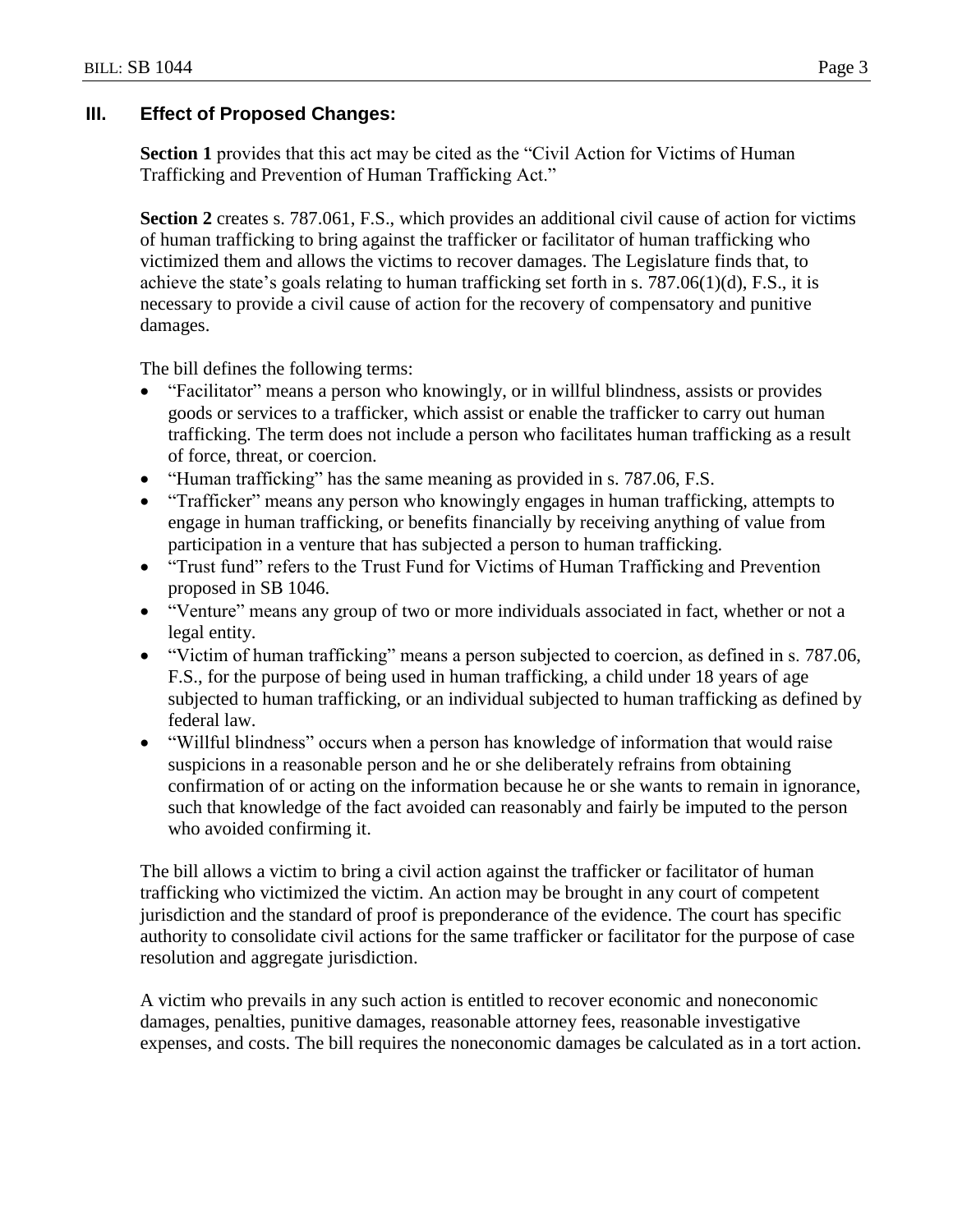The bill specifies that the measure of economic damages for services or labor coerced from the victim of human trafficking must be the greater of the fair market value of the labor<sup>6</sup> or services<sup>7</sup> provided or the amount realized by the trafficker. The economic damages must be calculated as a daily amount of the compensation payable to a person under s. 961.06(1)(a), F.S., for every day that the human trafficking was ongoing.<sup>8</sup> The bill specifies that the economic damages also include:

- Past and future medical and mental health expenses;
- Repatriation expenses, when a victim elects repatriation; and
- All other reasonable costs and expenses incurred by the victim in the past or estimated to be incurred by the victim in the future as a result of the human trafficking.

The bill specifies that if the victim's parent or legal guardian knowingly, or through willful blindness, participated in the human trafficking, he or she is not entitled to damages or distributions from any successful suit under this section. The bill also states that remedies under this section are in addition to and cumulative with other legal and administrative remedies available to victims of human trafficking.

If a victim prevails in an action, the bill imposes a civil penalty against the defendant of \$100,000. This penalty is in addition to, and not in lieu of, any other damage award. The civil penalty cannot be disclosed to the jury. The proceeds from the civil penalty must be deposited into the trust fund.

The bill also imposes a civil penalty against the defendant in favor of the law enforcement agencies for \$50,000, if one or more law enforcement agencies rescued the victim or located the property upon which the abuse or exploitation occurred. The bill specifies that the award of the penalty to the law enforcement agencies is to fund future efforts to combat human trafficking. The court must equitably distribute the civil penalty among the law enforcement agencies.

The bill requires that any punitive damages awarded be equally divided between the victim and the trust fund.

The bill specifies that there is no statute of limitations for these civil actions.

The bill also creates an affirmative defense to an owner or operator of a public lodging establishment when an action is brought against them based on a claim of vicarious liability<sup>9</sup>. In actions alleging a violation against the owner or operator of a public lodging establishment based on vicarious liability, the owner or operator may avoid liability by proving, by a preponderance of the evidence, it:

 $\overline{a}$  $6$  Section 787.06(2)(e), F.S, defines "labor" to mean work of economic or financial value.

 $^7$  Section 787.06(2)(h), F.S., defines "services" to mean any act committed at the behest of, under the supervision of, or for the benefit of another. The term includes, but is not limited to, forced marriage, servitude, or the removal of organs.  $8$  Section 961.06(1)(a), F.S., provides that monetary compensation (for wrongful incarceration) is calculated at a rate of \$50,000 for each year and can be prorated as necessary to account for a portion of a year.

<sup>9</sup> According to Black's Law Dictionary, 11th Edition, "vicarious liability" is "the imposition of liability on one person for the actionable conduct of another, based solely on the relationship between the two persons; indirect or imputed legal responsibility for the acts of another; for example, the liability of an employer for the acts of an employee, or, a principal for the torts or [actions] of an agent."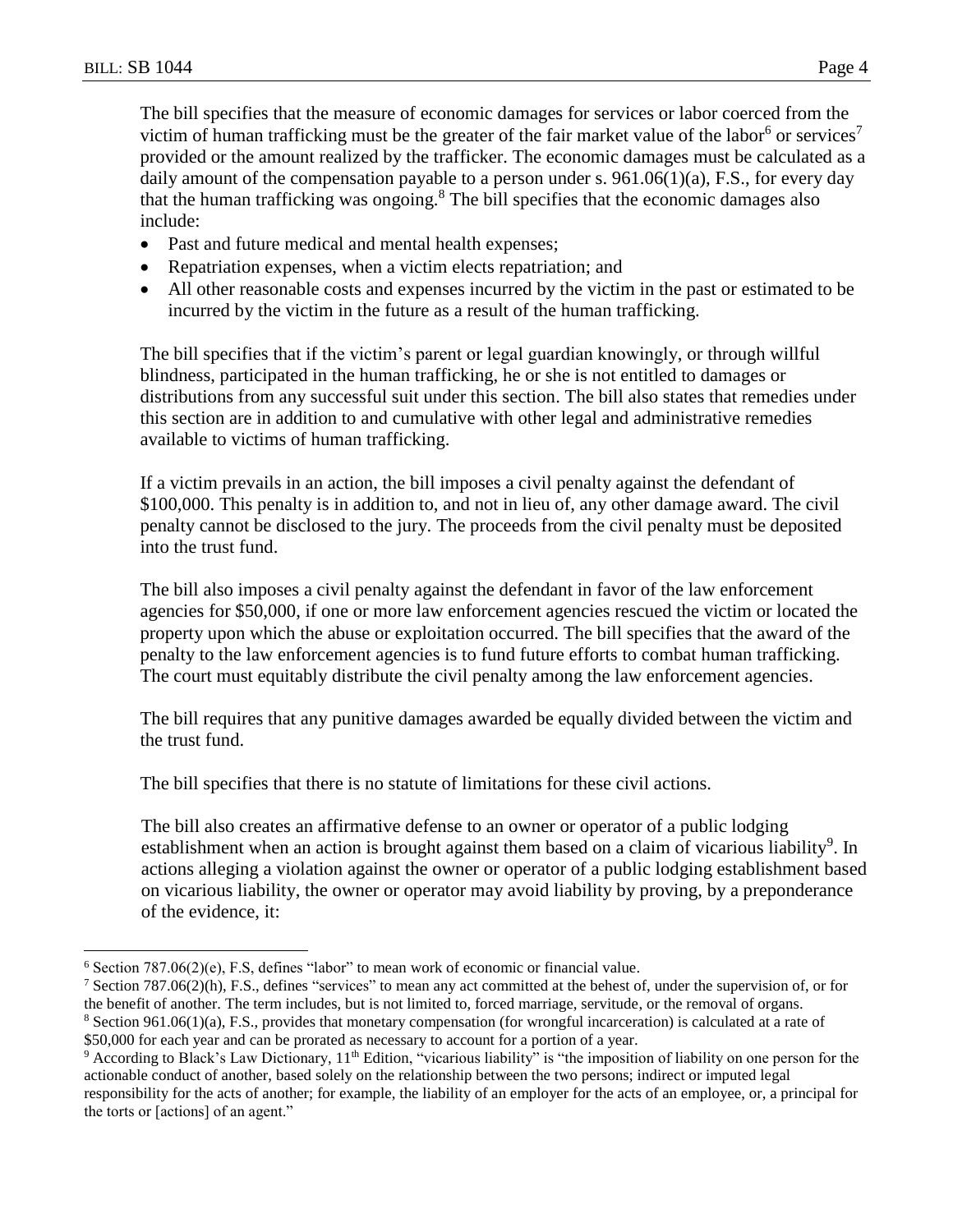- Required employees of the establishment reasonably expected to routinely interact with guests to complete an educational program designed to effectively train such employees in the identification and reporting of suspected human trafficking within 30 days of hiring or by July 1, 2019, whichever occurs later.
- Had in place an employee protocol or code of conduct to detect and report suspected human trafficking; and
- Took reasonable steps, before the first incident giving rise to such action, to ensure that any employees alleged in the action to have been facilitators of, or otherwise participants in, human trafficking, complied with the recommendations and practices suggested or required in the training, protocols, or policies.

**Section 3** amends s. 772.104, F.S., by adding subsection (4), which states that s. 772.104, the section of the Florida Statutes that currently provides a civil cause of action for human trafficking victims, does not apply to a cause of action that may be brought under the newly created s. 787.061, F.S. The effect of this change is to prevent recovery for the same cause of action under both statutes.

**Section 4** provides and effective date of July 1, 2018.

#### **IV. Constitutional Issues:**

A. Municipality/County Mandates Restrictions:

None.

B. Public Records/Open Meetings Issues:

None.

C. Trust Funds Restrictions:

None.

#### **V. Fiscal Impact Statement:**

A. Tax/Fee Issues:

None.

B. Private Sector Impact:

There will likely be a negative, indeterminate impact on hotels and restaurants who need to develop an educational program and provide training to employees on recognizing and combating human trafficking. The bill could result in additional lawsuits and damages paid by hotels and restaurants.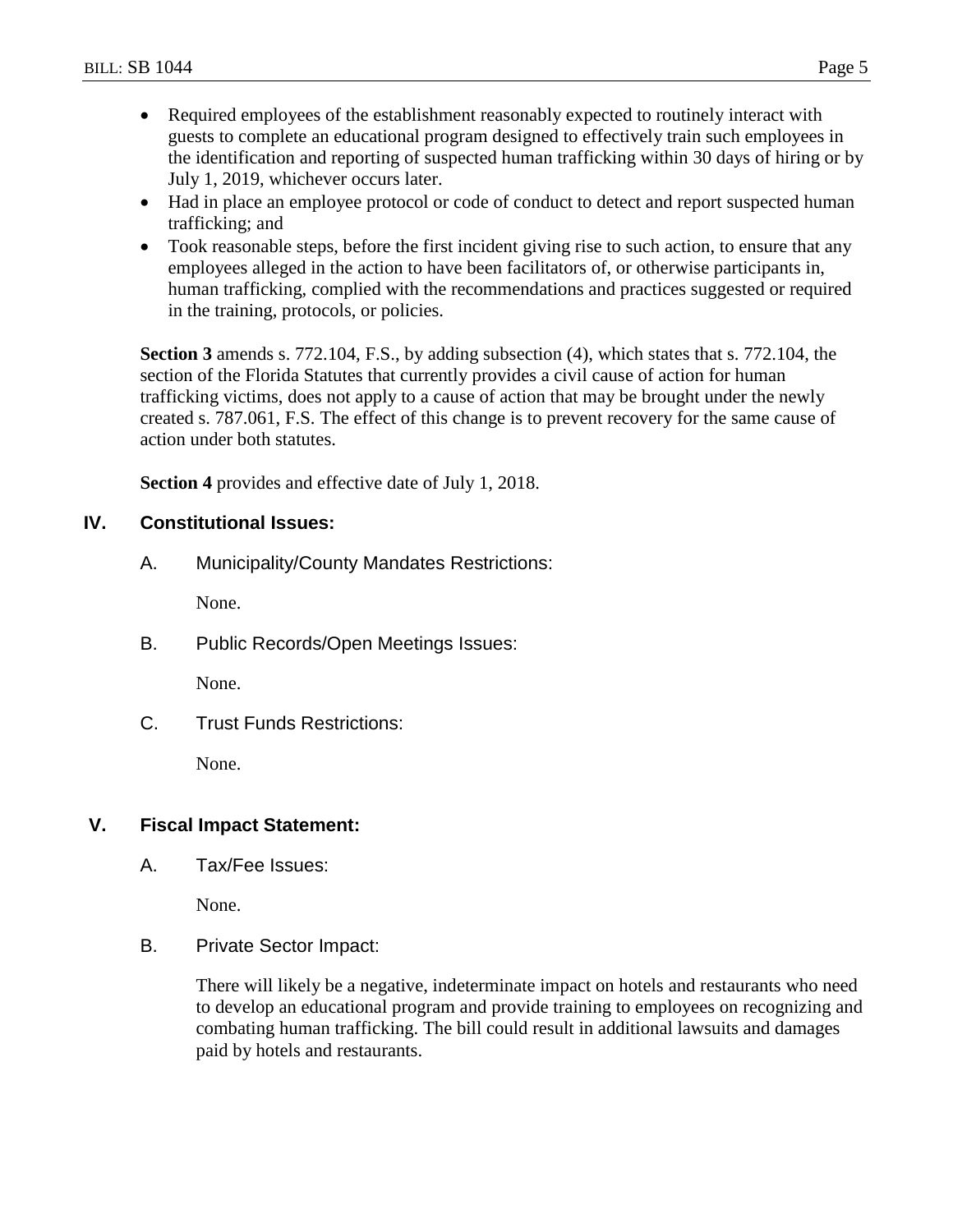#### C. Government Sector Impact:

There may be an indeterminate impact on the state court system from the creation of a new civil cause of action.

### **VI. Technical Deficiencies:**

None.

#### **VII. Related Issues:**

The statute of limitations provided for the civil cause of action related to human trafficking in s. 772.104, F.S., is five years with some provided exceptions.<sup>10</sup> The bill provides that there is no statute of limitations for this new civil cause of action. The Legislature may wish to consider whether policy reasons would support the application of statutes of limitations to the civil liability provisions of the bill. The Florida Supreme Court in *Kipnis v. Bayerische Hypo-Und Vereinsbank*, 202 So. 3d 859, 866 (Fla. 2016), recently explained the policy reasons for statutes of limitations as follows:

Clearly, the purpose of the statute of limitations includes 'protect[ing] defendants from unfair surprise and stale claims.' *Raymond James Fin. Servs., Inc. v. Phillips*, 126 So. 3d 186, 192 (Fla. 2013) (quoting *Fla. Dep't of Health & Rehab. Servs. v. S.A.P.*, 835 So. 2d 1091, 1096 (Fla. 2002)). We have explained that statutes of limitations

afford parties needed protection against the necessity of defending claims which, because of their antiquity, would place the defendant at a grave disadvantage. In such cases how resolutely unfair it would be to award one who has willfully or carelessly slept on his legal rights an opportunity to enforce an unfresh claim against a party who is left to shield himself from liability with nothing more than tattered or faded memories, misplaced or discarded records, and missing or deceased witnesses. Indeed, in such circumstances, the quest for truth might elude even the wisest court.

*Major League Baseball v. Morsani*, 790 So. 2d 1071, 1075 (Fla. 2001) (quoting *Nardone v. Reynolds*, 333 So. 2d 25, 36 (Fla. 1976)).

Additionally, the bill calculates economic damages as the greater of the fair market value of the labor or services provided by the victim or the amount realized by the trafficker. Considering that some of the services performed by victims of human trafficking may include sexual acts, the bill potentially places an economic value on illegal services, such as prostitution. Deposing the victim on the services performed would likely retraumatize them.

The term 'willful blindness' as used and defined in the newly created s. 787.061, F.S., is not a traditional legal term and is vague to a degree which may require extensive litigation to resolve.

 $\overline{a}$ 

<sup>&</sup>lt;sup>10</sup> Section 772.17, F.S.